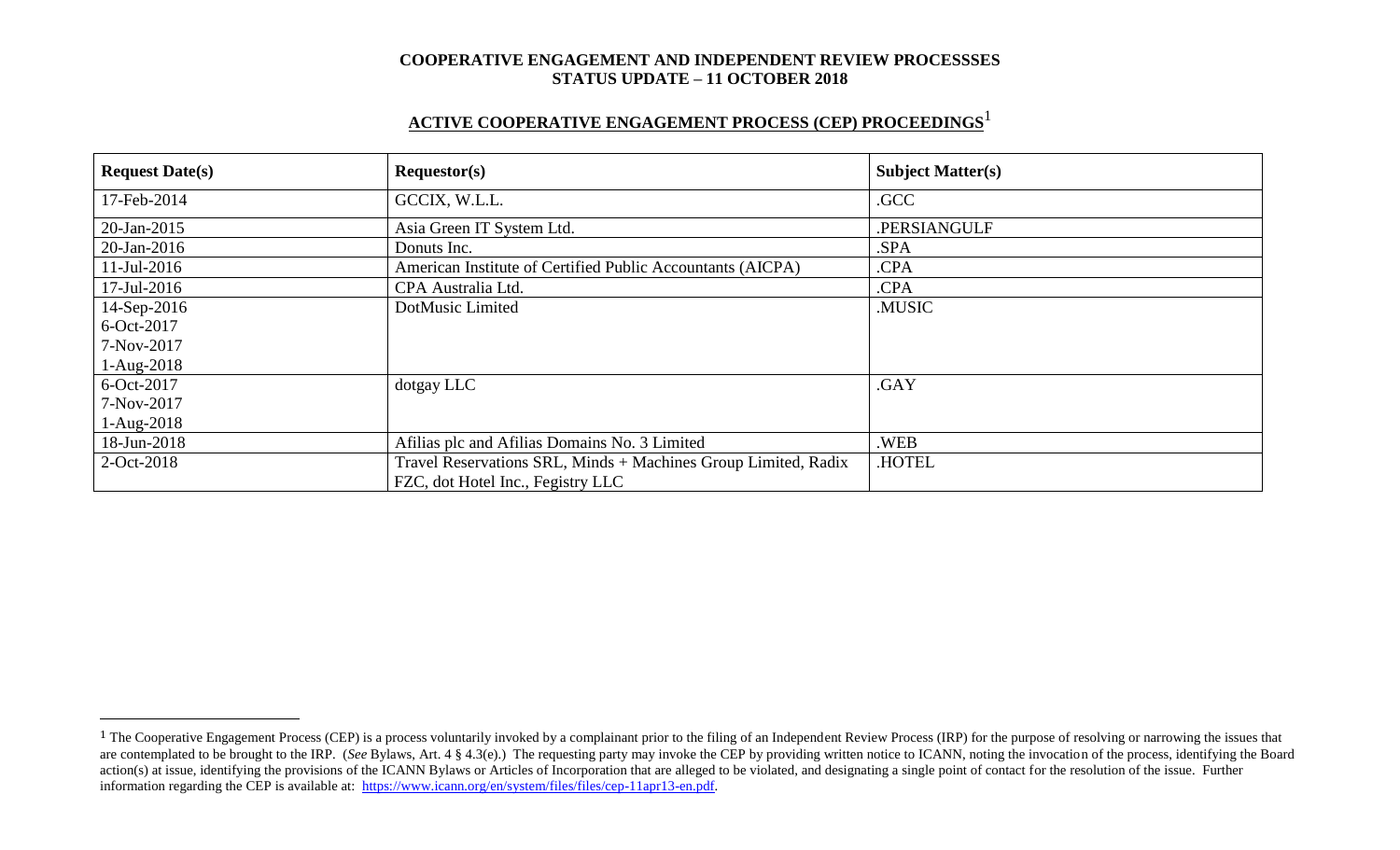# **RECENTLY CLOSED COOPERATIVE ENGAGEMENT PROCESS (CEP) PROCEEDINGS**

| - Keanest<br>. Date                                             | Requestor | Matte<br>subiect | 11.7<br><b>IRP</b><br>$\mathbf{r}$<br>Deadline<br>Filing |  |
|-----------------------------------------------------------------|-----------|------------------|----------------------------------------------------------|--|
| CFD<br>closed CEPs.<br>, recently<br>$n \cap$<br>аге<br>- 11 17 |           |                  |                                                          |  |

 $\overline{a}$ 

<sup>&</sup>lt;sup>2</sup> The CEP process provides that "[i]f ICANN and the requestor have not agreed to a resolution of the issues upon the conclusion of the cooperative engagement process, or if issues remain for a request for independent review, the requestor's time to file a request for independent review designated in the Bylaws shall be extended for each day of the cooperative engagement process, but in no event, absent mutual written agreement by the parties, shall the extension be for more than fourteen (14) days." (https://www.icann.org/en/system/files/files/cep-11apr13-en.pdf)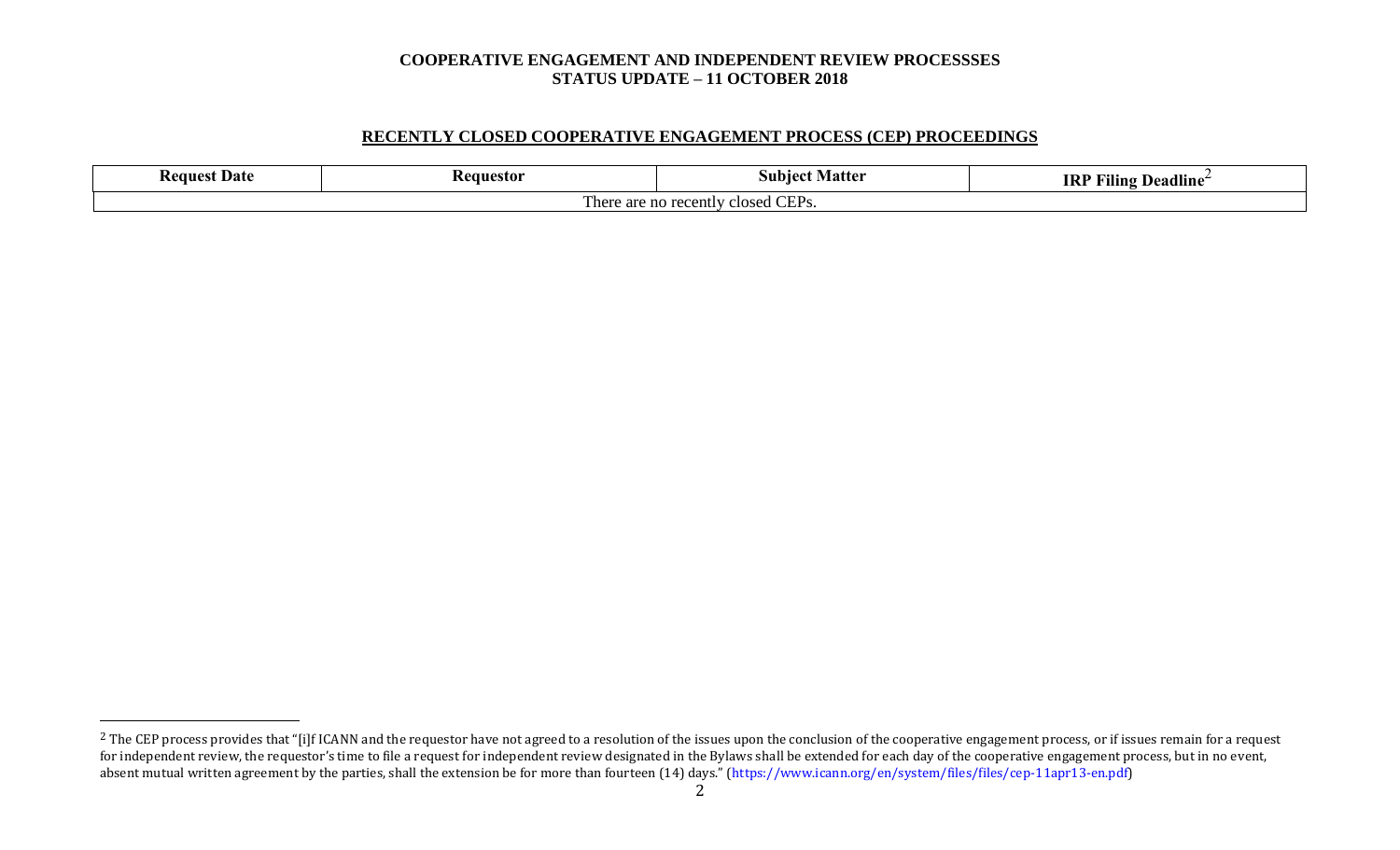# **ACTIVE INDEPENDENT REVIEW PROCESS (IRP) PROCEEDINGS** 3

| <b>Date ICANN</b><br><b>Received</b><br>Notice of IRP | Date IRP<br>Commenced by<br><b>ICDR</b> | <b>Requestor</b> | <b>Subject Matter</b> | <b>Status</b> |  |
|-------------------------------------------------------|-----------------------------------------|------------------|-----------------------|---------------|--|
| There are no active IRPs                              |                                         |                  |                       |               |  |

l

<sup>&</sup>lt;sup>3</sup> IRP proceedings initiated before 1 October 2016 are subject to the Bylaws in effect before 1 October 2016: The Independent Review Process (IRP) is a process by which any person materially affected by a decision or action by the Board that he or she asserts is inconsistent with the Articles of Incorporation or Bylaws may submit a request for independent review of that decision or action. (See Bylaws, Art. IV, § 3.) In order to be materially affected, the person must suffer injury or harm that is directly and causally connected to the Board's alleged violation of the Bylaws or the Articles of Incorporation, and not as a result of third parties acting in line with the Board's action. Further information regarding the IRP is available at: [https://www.icann.org/resources/pages/mechanisms-2014-03-20-en.](https://www.icann.org/resources/pages/mechanisms-2014-03-20-en)

IRP proceedings initiated on or after 1 October 2016 are subject to the Bylaws in effect as of 1 October 2016: The IRP is intended to hear and resolve Disputes for the following purposes: (i) ensure that ICANN does not exceed the scope of its Mission and otherwise complies with its Articles of Incorporation and Bylaws; (ii) empower the global Internet community and Claimants to enforce compliance with the Articles of Incorporation and Bylaws through meaningful, affordable and accessible expert review of Covered Actions (as defined in § 4.3(b)(i)); (iii) ensure that ICANN is accountable to the global Internet community and Claimants; (iv) address claims that ICANN has failed to enforce its rights under the IANA Naming Function Contract (as defined in Section 16.3(a)); (v) provide a mechanism by which direct customers of the IANA naming functions may seek resolution of PTI (as defined in Section 16.1) service complaints that are not resolved through mediation; (vi) reduce Disputes by creating precedent to guide and inform the Board, Officers (as defined in Section 15.1), Staff members, Supporting Organizations, Advisory Committees, and the global Internet community in connection with policy development and implementation; (vii) secure the accessible, transparent, efficient, consistent, coherent, and just resolution of Disputes; (viii) lead to binding, final resolutions consistent with international arbitration norms that are enforceable in any co with proper jurisdiction; and (ix) provide a mechanism for the resolution of Disputes, as an alternative to legal action in the civil courts of the United States or other jurisdictions. (*See* Bylaws, Art. 4, § 4.3)